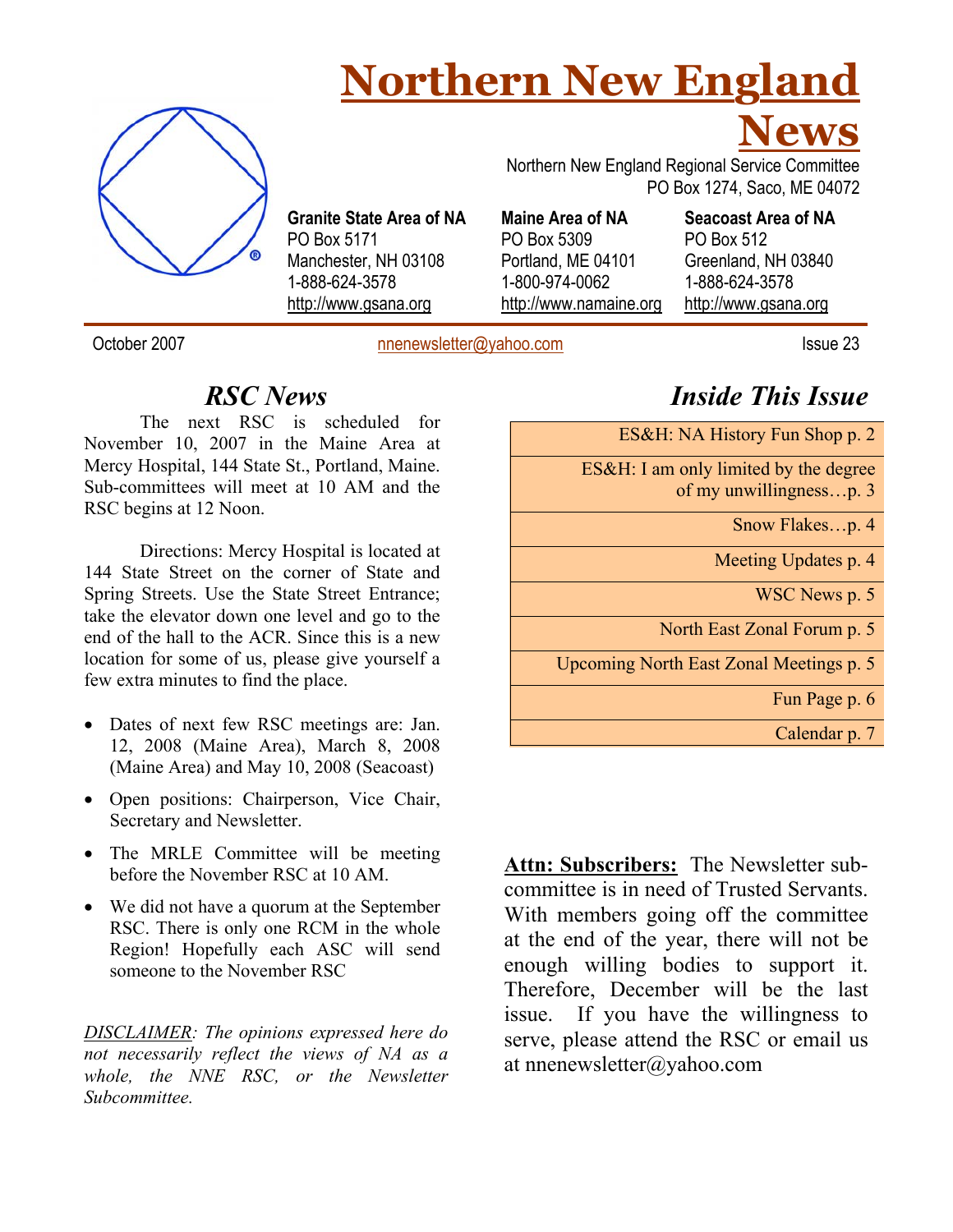# Experience, Strength and Hope

### *NA History Fun Shop*

I just got home from the Northern New England Region's NA History Funshop. When I was asked to participate I agreed, because I knew it would give me another day clean. But I had no idea what a moving experience this would be.

We watched amateur videos made by our RD of the last NA World Service Conference in 2006 that were funny and informative. Seeing a past Trusted Servant from Mountain Valley Region (Vermont) dancing on the Conference floor during a break in the work was chilling, because she recently passed away clean. We saw a lot of the faces behind the scenes of NA service at different levels. There were also many pictures of the great displays of NA memorabilia at the World Service Office in California.

We watched a few professional videos made by NA World Services. They showed the amazing growth of our fellowship. It was



inspiring to hear and see worldwide members have such strong convictions about their recovery and our fellowship - truly against overwhelming odds. We saw IPs and keychains in innumerable different languages. We have become a credible and well respected means of combating addiction in the most unlikely places on Earth.

There was a fun presentation using NA t-shirts to track the first 9 years of a local addict's recovery and service experiences. Local history was also presented using meeting lists, event fliers, and convention programs that have been well cared for and preserved for just such an occasion as this type of workshop. We had poster sized maps of New Hampshire and Maine showing where our meetings were about 20 years ago, then more recently and then today. The migration and numbers were very interesting. We need an NA History Museum here to keep these displays alive for all members to view.

Literature is probably one of the more controversial arenas in our fellowship. We saw many drafts and current versions of our books. The process to go from concept to finished fellowship approved material is boggling sometimes. There were also many pieces about NA written by members and friends of our fellowship, too.

There was a small turn-out but the amount of clean time varied widely. It was a nice mix of members who've been around a long time and newer members. The food was excellent and all of us made new friends. I want to thank everyone for their hard work to make this wondrous display of our fellowship's history possible.

> *Lovingly in Service, Member Northern New England Region of N.A.*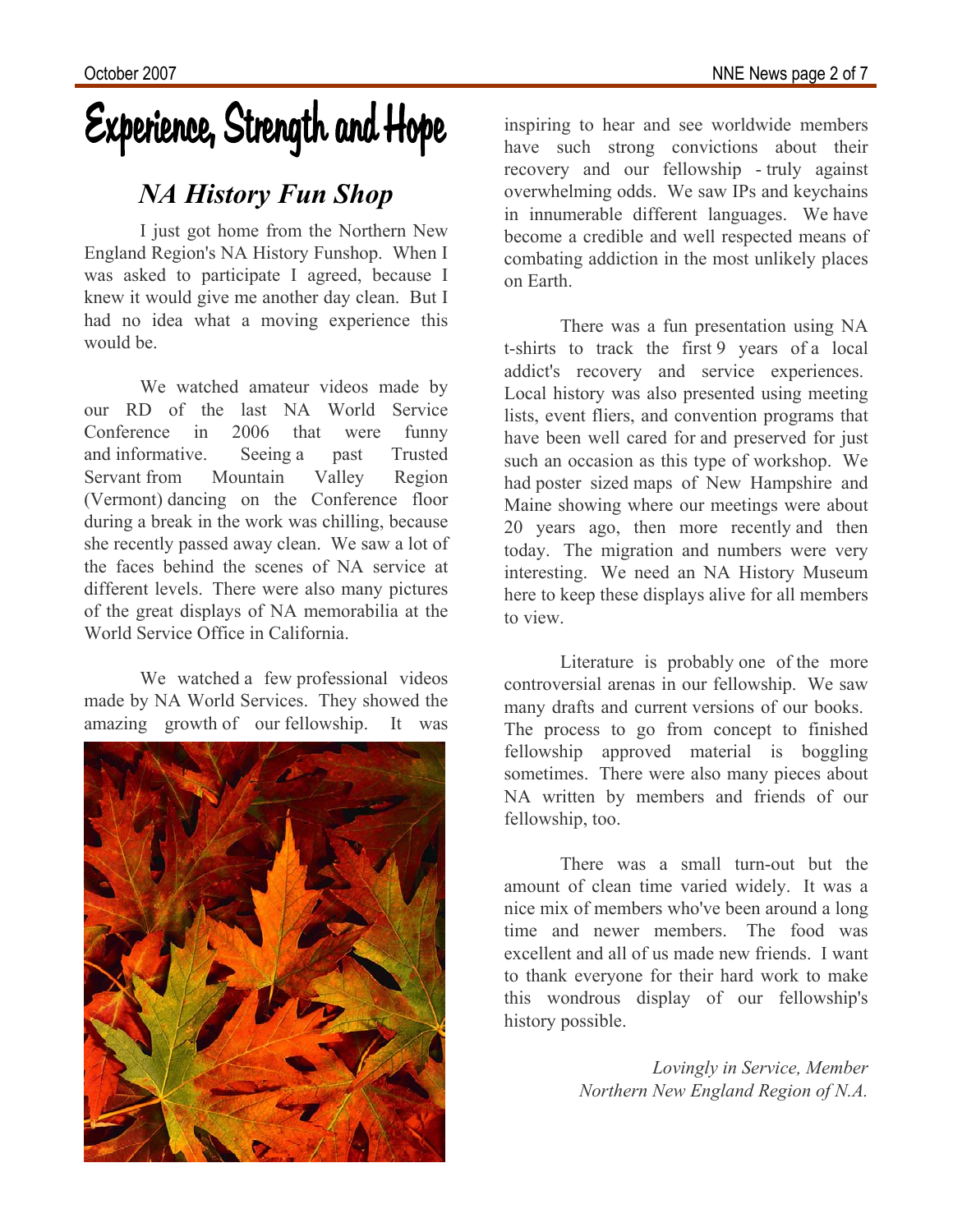### *I am only limited by the degree of my unwillingness…*

In our program, we learn that recovery is a process and not an event. Or, if you prefer, recovery is a journey and not a destination. A key part of the process or journey is change. In order to recover from our disease of addiction, to stop listening to the lies that our disease tells us, we have to make changes in our lives beyond not picking up on our drug of choice. We have to change our old ways of thinking, and our old behaviors. In doing so, we no longer need to have our disease making decisions for us; we can make our own choices.

We were all to varying degrees spiritually bankrupt. We did what our disease told us to do, disregarding the consequences. Being self-centered to the extreme, we always listened to our disease, never hearing what the spirit inside each of us implored us to do; to stop feeding our addiction and start feeding our souls.

So the first change we had to make was to not feed our addiction a day, an hour, or a minute at a time; without that, we could go no further. We discovered we could manage that, and it worked. We began to feel a little better each day.

Then we were told that this is a simple program, it's just not easy. Even though we may not understand this concept, it means that the Steps are simple to understand, but may not be so pleasant to experience because now, we are growing past our active addiction, and moving towards the root of our problem: the disease and its accompanying insanity.

Over time we see a number of people who once shared the misery we feel, who are now growing into a fuller life. Did they do this as easily or pleasantly as a walk on the beach? Probably not. And if you ask any one of them where they needed to begin, they likely will say that they not had to only surrender to their disease, but they had to acquire the willingness to change. Once they had the willingness, they could continue to develop, becoming more and more who they wanted to be, and more importantly, the person that God intended them to become.

They made mistakes along the way, and continue to make them, probably on a daily basis. But in their hearts and spirits they kept their willingness alive, allowing them more possibilities in life than they ever dreamed about when in their active addiction. They stopped limiting themselves by their unwillingness.

Now, today, there are many opportunities for me in my life, Each day can bring a new experience, or allow me to understand a perspective different from my own. However, it's my responsibility to find those opportunities.

 *- Am I willing to discover the new possibilities in my life today?* 

> *Grateful Recovering Addict, Central Pennsylvania*

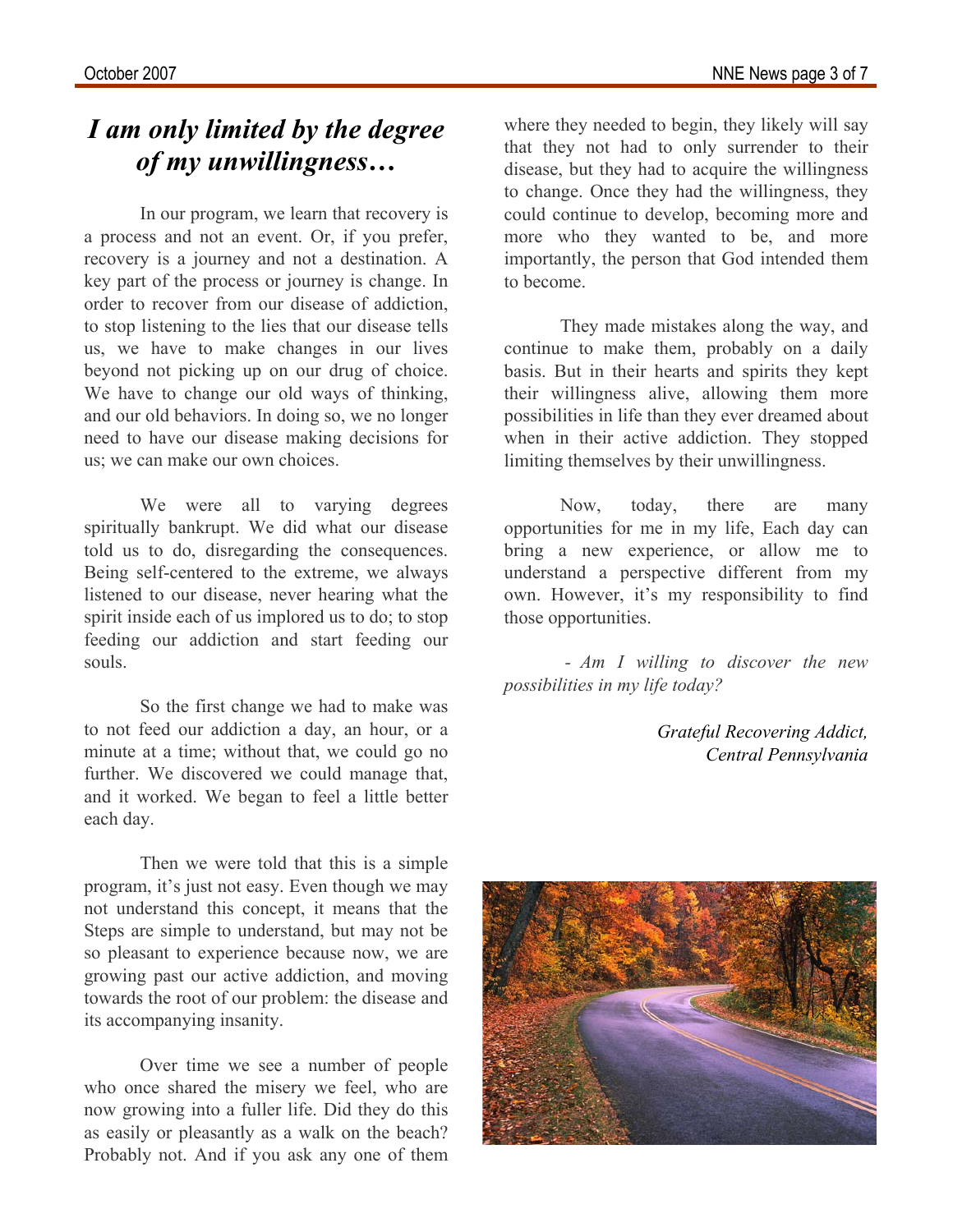### *SNOWFLAKES*

ARE WE LIKE SNOWFLAKES? NO TWO JUST THE SAME BETTER THAN OR LESS THAN, THAT THOUGHT, CONSTIPATES. PRIDE AND ENVY, CREATE A DESTRUCTIVE FLAME.

ARE WE LIKE SNOWFLAKES? CREATIONS OF THE PERFECT GOD. TO REFLECT HIS LOVE AND IMAGE, IS THAT TOO OPAQUE? UNIQUE YET THE SAME, GIVE THAT CONCEPT A NOD.

ARE WE LIKE SNOWFLAKES? GUIDED THROUGH LIFE'S FLIGHT PERFECTLY FITTING THE PLAN HE MAKES UNITING WITH OTHERS, WHAT A SPECTACULAR SIGHT!

ARE WE LIKE SNOWFLAKES? COMING TOGETHER, FORMING A GLITTERING HOLY SEAL. GIVING OF OURSELVES', WITHOUT TAKE, TAKE, TAKE. FORMING A BOND TO CLOTHE, RECOVER, AND HEAL.

ARE WE LIKE SNOWFLAKES? UNIQUE YET THE SAME WHAT AN IMPRESSION THIS MAKES. YES, OUR HIGHER POWER'S LOVE, WE PROCLAIM.

*Member, Maine Area* 



### *Meeting Updates*

#### TIME/LOCATION CHANGE:

Portland, ME—*True Blue Basic Text* now meets from  $6 - 7:00$  PM.

Westbrook, ME—*Welcome Home Group* meets from  $7:30 - 8:30$  PM.

Portland, ME—*Share and Live* now meets from 7 – 8:15 PM and has a new meeting location: State Street Church UCC, 159 State St., Portland.

#### CLOSED MEETINGS:

Bangor, Maine, Grateful Not Dead Group, Mon., Tues., Wed., Thurs. and Fri. Bar Harbor, ME—Serenity Bound, Thurs. Augusta, ME—Learning to Live, Tues. Van Buren, ME—Vision of Hope, Thursday Calais, ME—Never Alone Never Again, Sun. Bradford, NH—The Courage to Change, Wed. Franconia, NH—A New Beginning, Wed.

#### *Carry The Message!*

"We can only keep what we have by giving it away." This is *your* space to share your experience, strength and hope. We have an open topic forum and a forum emphasizing service work. Poetry, Art, and articles regarding NA History (personal or archival snippets) are welcome. There are many ways to share experience, strength and hope.

Send contributions to

nnenewsletter@yahoo.com. *Please limit your sharing to half a page, single-spaced.* Thanks in advance for your participation.

 $\rightarrow$  December Issue Deadline: Nov. 15<sup>th</sup> $\leftarrow$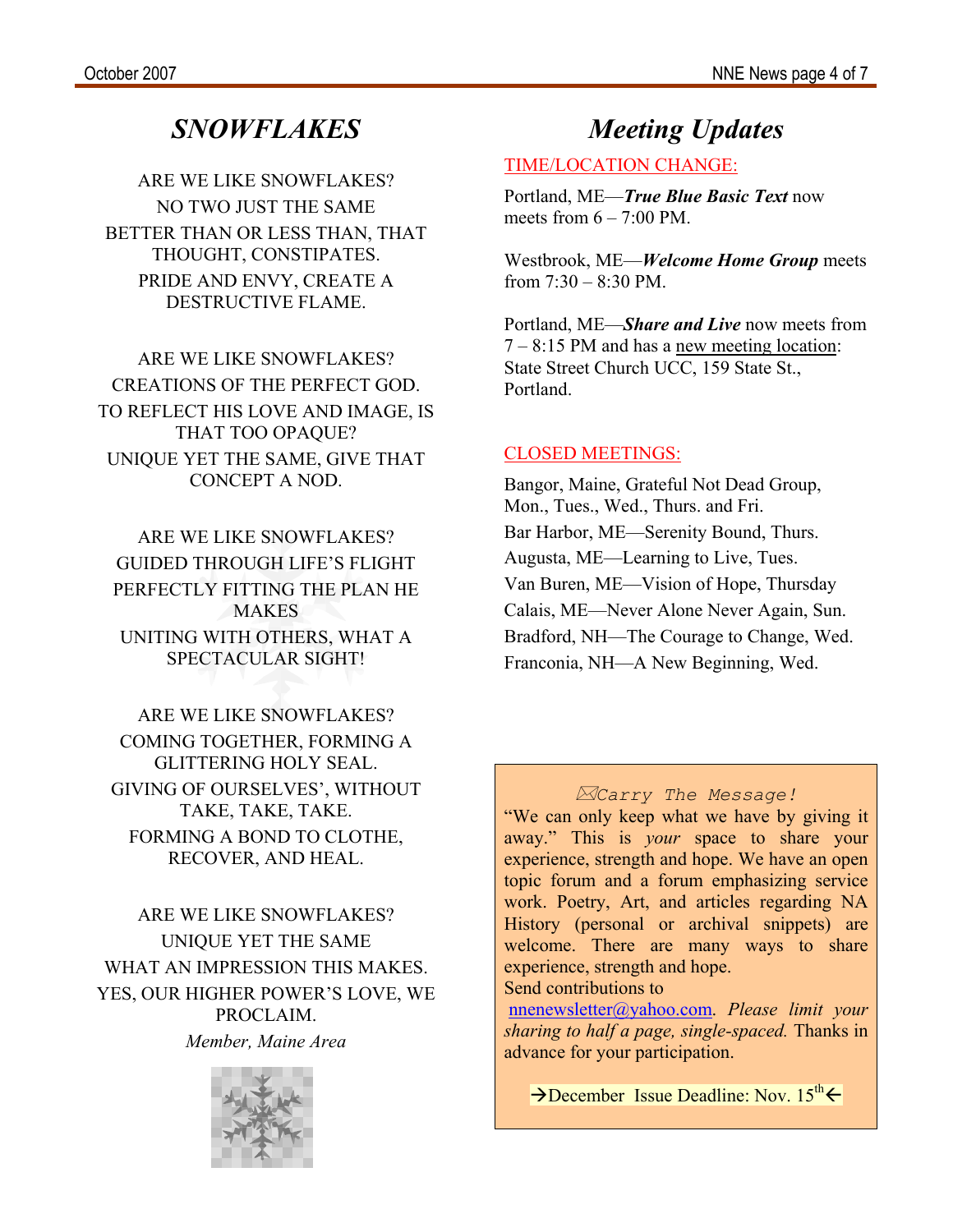## *NA World Services News*

Basic Text Project News - Big News! The approval version of the Sixth Edition Basic Text is now available. To purchase copies (\$8.00 apiece), contact customer service (ask for inventory item no. 9146): Phone: 818.773.9999 or order online:

http://www.na.org/online\_literature\_sales\_entra nce.htm

Cover essay to Sixth Edition approval draft: http://www.na.org/conference/bt/BTApproval\_ Draft Cover Memo Web.pdf

Don't forget that this approval draft will also be an addendum to the Conference Agenda Report that will be released around November 23, 2007

- 2007 NA Membership Survey Please check out the online survey at: http://naws.org/surveys/index.php?sid=1 or download one http://www.na.org/PR/Fellowship\_Survey\_ 0907.pdf and mail it back to NAWS. The survey submission deadline is December 31, 2007. It is 33 questions and was fun to do!
- To order leftover merchandise from the recent World Convention: http://www.na.org/WCNA32/merchandise. htm
- \* For the September 2007 NAWS News: http://www.na.org/pdf/nawsnews/en/NAW S News Final 24Sep07.pdf



### *World Service Calendar andDeadlines*

- 9–10 November 2007 Literature Distribution and Convention Workshop— Woodland Hills, CA
- 21 November 2007 2008 *Conference Agenda Report* is available
- 26 December 2007 Translated 2008 *Conference Agenda Reports* are available
- 25 January 2008 2008 Conference Approval Track material is available
- 25–27 January 2008 Worldwide Workshop—Sydney, Australia
- 27 April 3 May 2008 2008 World Service Conference

### *North East Zonal Forum*

The non-funded trusted servants of the NEZF have submitted a request to the regions for help with expenses. This totals \$838.09 or \$64.47 for each participating region. (if each region agreed to contribute). The Western New York Region has agreed to provide the hotel room and the Saturday night meal for the nonfunded trusted servants (Chair, Vice Chair and Secretary).

## *Upcoming NEZF Meetings*

January 25, 26, 27 2008 Western NY Region Garden Palace Hotel, 6615 Transit Road in Williamsville, New York, near Buffalo. Rooms

are \$89 plus tax for a total of \$101.24. There is also an option for dinner included with the room for an additional cost.

June 20, 21, 22 2008 ABCD Region (Most likely) Comfort Inn, Albany, NY

January 23, 24, 25 2009 (Most likely) Connecticut Region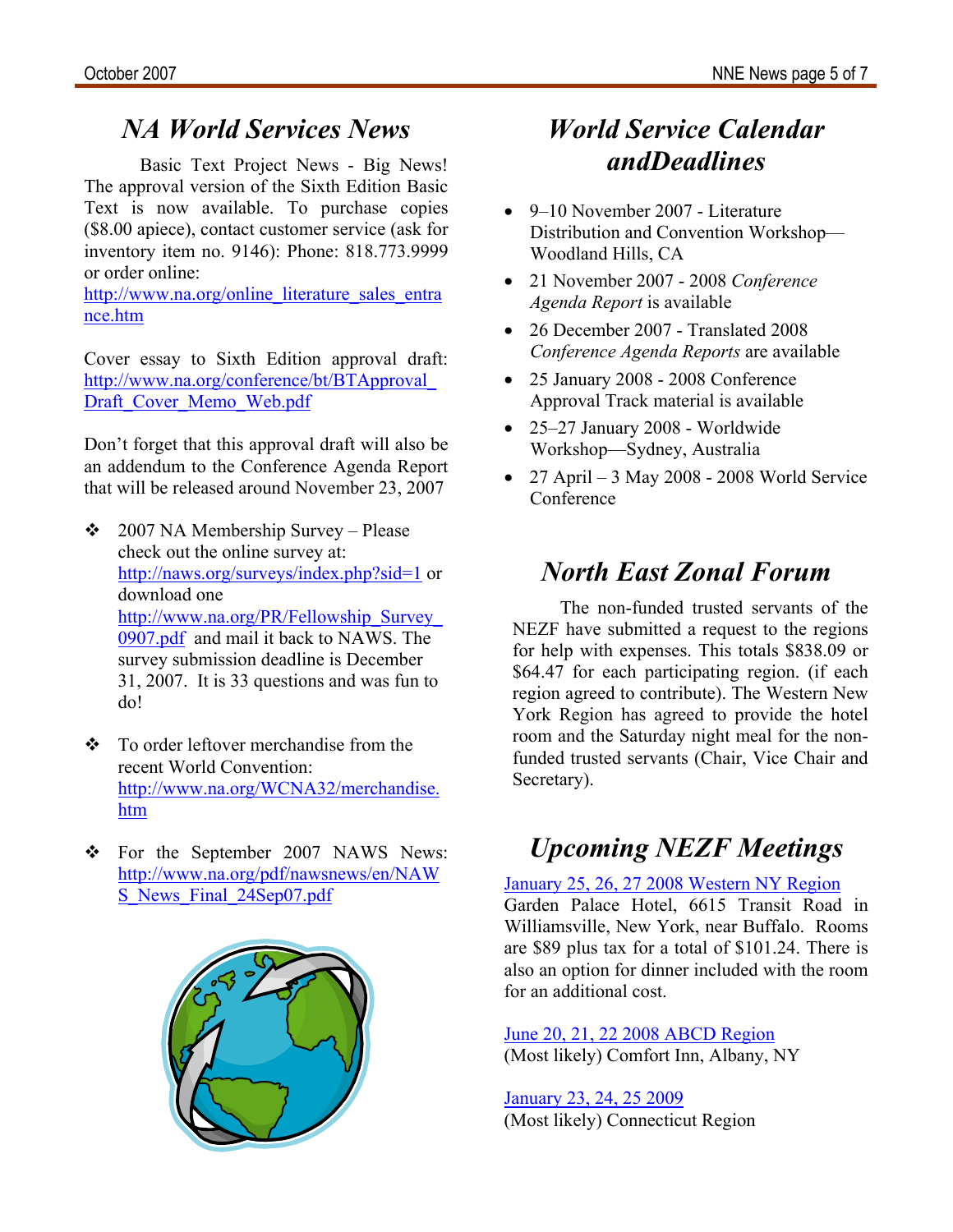



### **CROSSWORD**

Across

1. Some sought a cure by \_\_\_\_\_\_ change.

3. We were and did not know it. 8. change was what we really needed.

10. Beofre coming to the Fellowship of N.A., we could not \_\_\_\_\_ our own lives. 11. Regardless of what we tried, we could not from our disease. 12. The ultimate weapon for recovery is

the addict.

Down

2. leads to recovery.

4. We find that we suffer from a \_\_\_\_, not a moral dilemma.

5. We tried limiting our usage to amounts without success.

6. We had had enough of self-\_\_\_\_.

7. Today, we experience a full range of

 $\mathbb{Z}^{\mathbb{Z}}$ 9. When nothing relieved our paranioa and fear, we hit bottom and became ready to ask for  $\qquad$ .